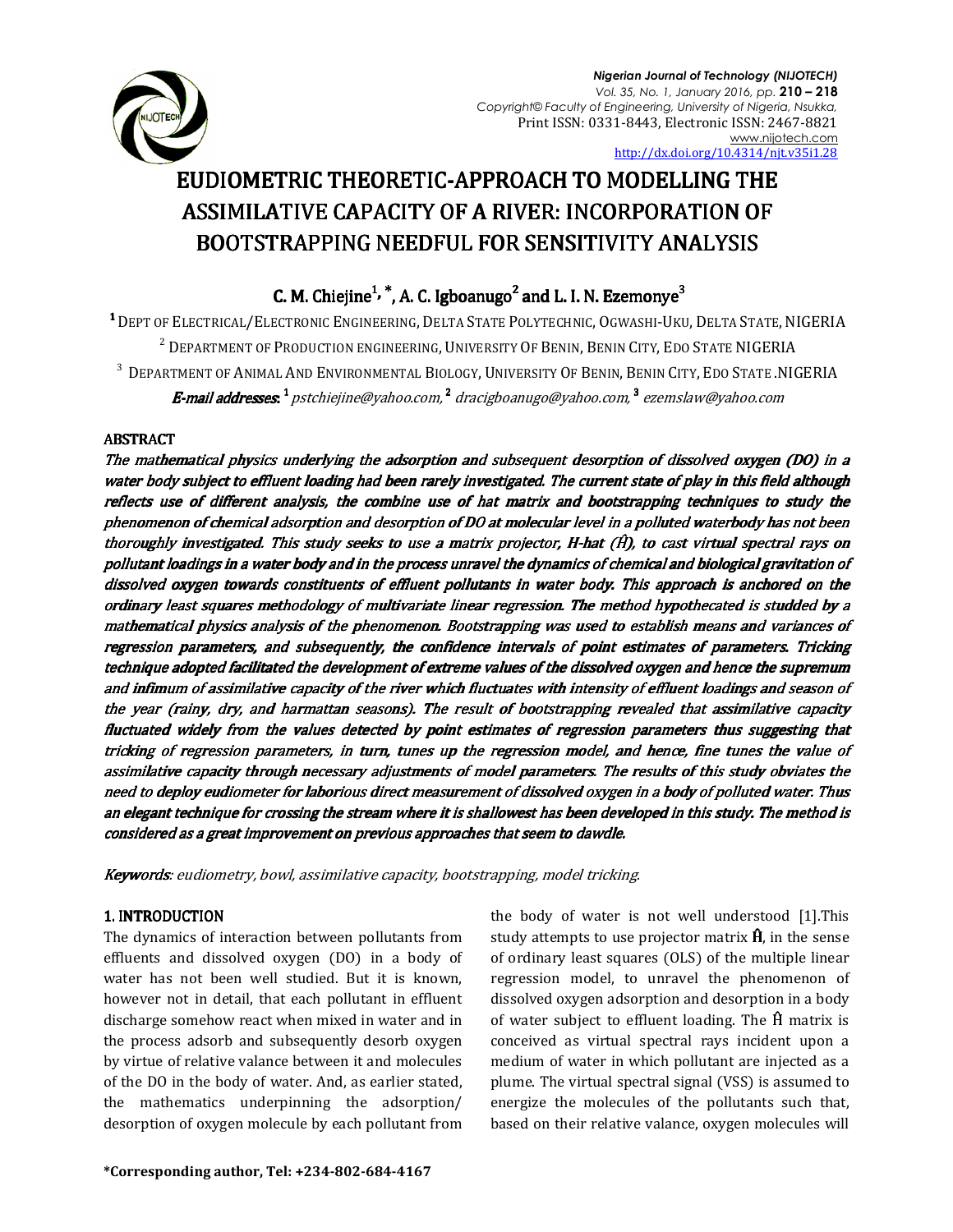gravitate towards each pollutant according to their respective potentials. Again, gobs and gobs of different pollutants in the effluent plume is treated as a column vector of independent variables  $x_i$ , while the balance of DO in the medium which determines the assimilative capacity (AC), is treated as response or explanatory variable, *y* . The problem in this modelling methodology is to apply virtual eudiometry as black box to estimate the amount of DO at any time based on sample realization from the polluted water body. Thus, the chief parameter of interest from the sample realization is the $\hat{\beta}$ which can be expressed as a linear combination of the column vector: $[x_1, x_2, x_3, ..., x_n]^T$ to give the estimate or ballpark of the population values of the parameter that estimates the DO ( *y* ). It is easy to visualize that estimate of the parameters are point values and we need a special technique of bootstrapping to determine mean and variance of each of the values of the point parameters so that the confidence intervals which facilitate tricking of the mother parameters can be determined.

Whereas oodles of studies have addressed the pollution in Ikpoba River using proximate analysis and related approaches, the balance of literature is still grossly deficient in the determination of assimilative capacity and mathematical physics analysis of pollutant dispersion in both far-field and near-field. See for example [1-4].

Again, few authors have applied linear regression in investigating effluent dispersion (see, for example also [5-8]. Apart from [9] which applied bootstrapping technique in a study to analyze the 'Sobol' sensitivity of a complex environmental model, very little have been researched using bootstrapping techniques to undertake sensitivity analysis on fluctuation of the DO in a body of polluted water. The current study therefore is a kind of effort to breach the perceived frontier of knowledge. The knowledge of the dynamics of relative adsorption of DO by the constituent pollutants, as this study affords, is important in the sense that it provides insight and enlightenment into better understanding of how the constituent pollutants contribute most to water body pollution and hence serve as a useful guide to modelling and corrective actions. Again, it will also help to test the robustness of the optimal solution.

The solution to the nagging problem of surface water pollution resulting from industrial effluents and municipal surface run-off require reliable and scientifically proven information. Such information

can only be made available through regular monitoring programmes. Regular monitoring usually result in large volume of complex data matrix which requires accurate interpretation and significant conclusions.

Relatedly, [10] stated that application of multivariate statistical techniques help in the interpretation of complex data matrix and better understanding of water quality and its management. Hence, the study applied Cluster Analysis (CA), Discriminant Analysis (DA) and Principle component Analysis (PCA) to evaluate the variations in the water quality of Mumbai coast; and was able to give meaningful and interesting interpretations to the information obtained.

 Further, [11] conducted a sensitivity analysis of water quality parameters using Monte-Carlo analysis (MCA).Also, [12] provides basis for parameter selection during model optimization.

Besides, an oeuvre of studies provide aggiornamentos on water body pollution and water quality management see for example:[13] for U-Tapao River basin Thailand, [14] for River Klang in Malaysia, [15] for Pisuerga River, Spain,[16] for Feitsui Reservoir watershed in northern Taiwan, [17] for urban subwatersheds in Patiala city in India, [18] for coastal watershed of Southeast China and [19] for Fuji river basin in Japan.

Moreover, the stalking of the level of dissolved oxygen in a body of water based on the observed variability in the level of pollutant in effluent loading appears to fully describe the mechanics of fluctuation of assimilative capacity of a river subject to effluent loading. Some of the foregoing statistical techniques categorically corroborate our approach of deployment of regression model and the accompanying resampling techniques in the nature of bootstrapping to show how adjustment of regression parameters can help to explain why assimilative capacity of a body of water fluctuates. The procedure therefore tries to bring out the level of significance of bootstrapping as applied therein. The procedure also brings out the important role which R<sup>2</sup>, i.e. the multivariate coefficient of determination, plays in explaining to what extent the multivariate linear regression is able to account for the perceived variability or fluctuation of assimilative capacity given some changes in the level of pollutants in effluent loading. It is evident from the foregoing analysis of the previous works that the balance of literature is deficient on the use of regression analysis and bootstrapping to undertake sensitivity analysis to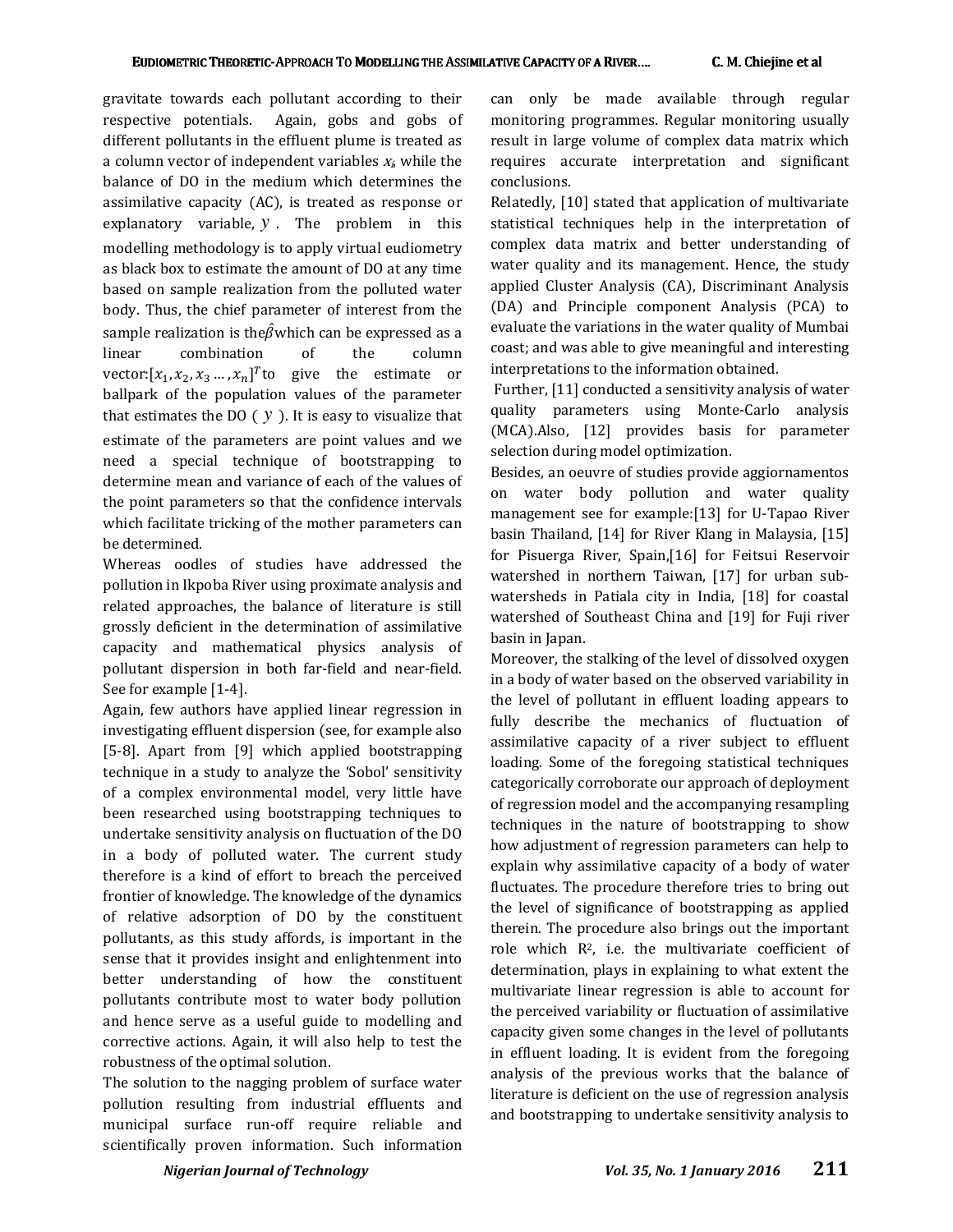do tricking in the prediction of dissolved oxygen from sample realizations.

The aim of this study is to use multivariate linear regression to show that geometric projection is a lucid means of identifying unit changes in pollutant variables by which we can further use bootstrapping technique to establish confidence intervals that facilitate tricking of the model parameters with a view to bringing out the necessary adjustments required for the optimization of DO prediction.

The current study offers the use of multivariate linear regression and bootstrapping statistical analysis to investigate the degradation of assimilative capacity of water body subject to effluent loading. The theoretical formulation underpinning the statistical application is provided and it makes the application to be better understood by readers.

#### 2. METHODOLOGY

#### 2.1 Data Collection 2.1 Data Collection

The accompanying data depicted in Table 1 were readings obtained from Ikpoba River from three point sources. At each point upstream and downstream, samples of polluted water were obtained 20m upstream and downstream respectively. Again, samples were collected 200m downstream of the third point source. These were taken over three seasonsnamely wet, dry, and harmatan season. These samples were analysed in a chemical laboratory according to Table 1.

The observations of the sample pollutants were organized according to the format of Table 2 which is compatible with hat matrix application. The data were fitted into the accompanying Multivariate Linear Regression model.

 $y = \beta_0 + \beta_1 x_1 + \beta_2 x_2 + \cdots + \beta_7 \beta_7$  (1) Where  $[x_1, x_2, ... x_n]$  are the observations shown in Tables 1 and 2. The problem was solved by both manual and MATLAB software.

#### 2.2 Data Analysis 2.2 Data Analysis

The Multivariate linear regression model was applied using sample realizations in order to develop a model that can predict the DO, which is the prime determinant of the assimilative capacity of the water body.

The various pollution parameters were treated as predictor variable  $x_i$  while the resultant DO was treated as the response variable, y. Also,  $\beta_j$ , j= 1, 2..., 7, represents the propensity of each sensitivity index to, in the first instance, adsorb oxygen and subsequently to desorb same in order to meet both chemical and biological oxygen demand and thereby causing diminution of DO in the body of water. With this estimate, the level of DO in the river can be predicted howbeit as point estimates.

On the other hand, by bootstrapping technique of [20], there were100 times resampling with replacement from the bowl With this, for each resampling, the tendency of the pollutants to deplete the DO  $(\beta)$  was calculated; and the overall values of  $\beta_i$  determined by means of scree plots see Figure 3 (a-h). The upper and lower control limits (the confidence intervals) of the resultant output of  $V_i$  were determined by tricking, involving the substitution of the parameters in order to get the extreme values of  $y$ . By substituting the extreme values of each of the model parameters, the sensitivity analysis on the value of  $y$  was seen to be evaluated. This defines the "bandwidth" of the pollutants depletive effects on DO in the polluted water body.

Previous to this stage, the multivariate coefficient of determination R<sup>2</sup> was evaluated in order to ascertain the model adequacy. In other words,  $R^2$ which is given by.  $R^2 = \left[1 - \frac{\sum (Y_i - \hat{y})^2}{\sum (Y_i - \bar{y})^2}\right]$  $\frac{\Delta(2+\mu+\mu)}{\Sigma(\nu_i-\bar{\nu})^2}$  ascertains to what extent the model is able to account for the perceived variabilities in the value of response variable  $y$ , which is the dissolved oxygen (DO).

| Table 1. Data matrix of inpoba furci Quality I arameters |                 |                 |       |       |       |       |           |        |             |       |                |            |            |
|----------------------------------------------------------|-----------------|-----------------|-------|-------|-------|-------|-----------|--------|-------------|-------|----------------|------------|------------|
|                                                          | PO <sub>4</sub> | NO <sub>3</sub> | Cd    | Cu    | Fe    | Pb    | Turbidity | Temp.  | Feacal col. | Ph    | D <sub>0</sub> | <b>BOD</b> | <b>COD</b> |
| $P1$ (ups)                                               | 0.317           | 0.491           | 0.346 | 0.259 | 1.552 | 0.194 | 2.5       | 26.467 | 16.333      | 7.443 | 8              | 3.267      | 25         |
| $P1$ (dns)                                               | 0.489           | 0.724           | 0.316 | 0.191 | 1.425 | 0.137 | 4.333     | 25.066 | 26.667      | 7.827 | 7.567          | 5.767      | 39.667     |
| $P2$ (ups)                                               | 0.246           | 0.629           | 0.641 | 0.245 | 1.467 | 0.155 | 2.367     | 27.033 | 20.667      | 7.457 | 6.8            | 0.7        | 28.4       |
| $P2$ (dns)                                               | 0.334           | 0.707           | 0.732 | 0.267 | 2.737 | 0.126 | 4.233     | 27.467 | 25          | 7.27  | 6.433          | 4.1        | 28.133     |
| $P3$ (ups)                                               | 0.432           | 0.499           | 0.4   | 0.137 | 2.097 | 0.135 | 2.633     | 27.8   | 12          | 7.41  | 7              | 1.267      | 27.933     |
| $P3$ (dns)                                               | 0.868           | 0.933           | 0.77  | 0.503 | 5.062 | 0.717 | 30        | 27.433 | 126.33      | 6.16  | 0.267          | 16.467     | 277.633    |
| $200M$ dns                                               | 0.133           | 0.487           | 0.399 | 0.049 | 1.108 | 0.039 | 2.933     | 26.7   | 13.333      | 7.52  | 6.667          | 1.733      | 12.933     |

Table 1: Data Matrix of Ikpoba River Quality Parameters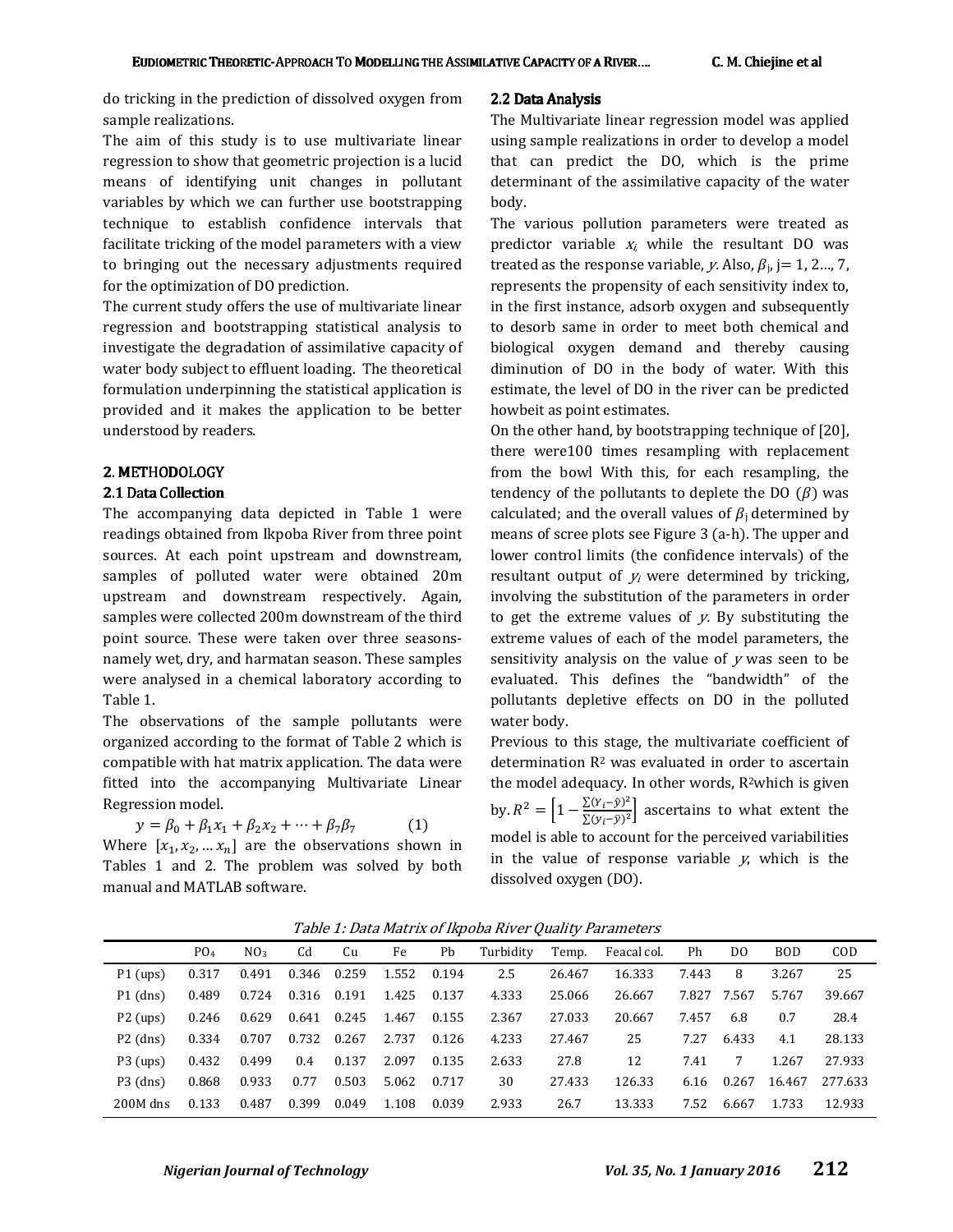#### 3. THEORETICAL FORMULATION

Linear regression, in a geometrical sense, represents projection of vector of response variable,  $y_i$ , onto the space defined by  $n \times m$  vector of predictor variable  $x$ . Geometrically, we can do the following representation.



#### Figure. 1: A 3D representation of (DO)

The plane formed by axes (1) and (2) constitutes the column space on which  $y$  is projected in order to form a linear combination of the pollutant vectors that spanned the space defined by axis 1 and axis 2.

Effluents are discharged into the river. The effluent mixes in the water and takes up dissolved oxygen in the water body by both adsorption and desorption (elution) This process repeats itself from time to time. Our goal in modelling is to replicate this natural process in some way. To achieve the goal, a realization is captured to obtain estimates of  $\beta$  which is b. In

other words, b is a ballpark of  $\beta$ . In point of fact,  $\beta$  is the potential or valance or adsorptive capacity which each pollutant has for oxygen adsorption and when the resultant oxygen adsorption and desorption from DO is done, the balance of DO in the water body is  $y$ , and the estimate (predicted value) is  $\hat{y}$ .

$$
\hat{y} = b_0 + bx + \varepsilon \tag{2}
$$

In the natural process, we can represents these as column vectors.

$$
y = \begin{bmatrix} y_1 \\ y_2 \\ \vdots \\ y_n \end{bmatrix}, \dots, \begin{bmatrix} x \\ x \end{bmatrix} = \begin{bmatrix} 1 & x_{11} & x_{12} & \dots & x_{1m} \\ 1 & x_{21} & x_{22} & \dots & x_{2m} \\ \vdots & \vdots & \ddots & \vdots & \vdots \\ 1 & x_{n1} & x_{12} & \dots & x_{nm} \end{bmatrix}
$$

$$
\beta = \begin{bmatrix} \beta_0 \\ \beta_1 \\ \vdots \\ \beta_m \end{bmatrix}
$$

Notice that  $x$  is a matrix that is considered tall and skinny; n>>m. The sole purpose of this research is to build a machine that can replicate the perceived natural process (model building). The realization is a sample obtained from the polluted river.

In the natural setting, the model is

$$
y = \beta_0 + \beta_1 x_1 + \beta_2 x_2 + \beta_3 x_3 + \beta_4 x_4 + \beta_5 x_5 + \beta_5 x_5 + \beta_7 \beta_7 + \varepsilon_i
$$
 (3)

$$
\begin{bmatrix} y_1 \\ y_2 \\ y_3 \\ \vdots \\ y_n \end{bmatrix} = \begin{bmatrix} \beta_0 + \beta_1 x_{11} + \beta_2 x_{12} + \beta_3 x_{13} + \cdots + \beta_m x_{1m} + \varepsilon_1 \\ \beta_0 + \beta_1 x_{21} + \beta_2 x_{22} + \beta_3 x_{23} + \cdots + \beta_m x_{2m} + \varepsilon_2 \\ \beta_0 + \beta_1 x_{31} + \beta_2 x_{32} + \beta_3 x_{33} + \cdots + \beta_m x_{33} + \varepsilon_3 \\ \vdots & \vdots & \vdots \\ \beta_0 + \beta_n x_{n1} + \beta_n x_{n2} + \beta_n x_{n3} + \cdots + \beta_n x_{nm} + \varepsilon_m \end{bmatrix}
$$

|         |          |                                   |                                     |          |                   |           |          |               |  | $\sim$ $\sim$ |                       |
|---------|----------|-----------------------------------|-------------------------------------|----------|-------------------|-----------|----------|---------------|--|---------------|-----------------------|
| S/N     |          | Observations of Sample Pollutants |                                     |          |                   |           |          |               |  |               | Resultant Depleted DO |
|         | $X_1$    | $X_2$                             | $X_3$                               | $X_4$    | $X_5$             | $X_6$     | $X_7$    |               |  |               | Уi                    |
|         | $S_{11}$ |                                   | $S_{12}$ $S_{13}$ $S_{14}$ $S_{15}$ |          |                   | $S_{16}$  | $S_{17}$ |               |  |               | <b>y</b> <sub>1</sub> |
| 2       | $S_{21}$ |                                   | $S_{22}$ $S_{23}$ $S_{24}$ $S_{25}$ |          |                   | $S_{26}$  | $S_{27}$ |               |  |               | y2                    |
| 3       | $S_{31}$ |                                   | $S_{32}$ $S_{33}$                   |          | $S_{34}$ $S_{35}$ | $S_{36}$  | $S_{37}$ | $\sim$ $\sim$ |  |               | yз                    |
|         | $\cdot$  |                                   |                                     |          |                   | $\bullet$ |          |               |  |               | $\bullet$             |
| $\cdot$ |          | $\sim$                            |                                     | $\cdot$  | $\cdots$          |           |          |               |  |               | $\cdot$               |
| n       | $S_{n1}$ | $S_{n2}$                          | $S_{n3}$                            | $S_{n4}$ | $S_{n5}$          | $S_{n6}$  | $S_{n7}$ |               |  |               | . .                   |
|         |          |                                   |                                     |          |                   |           |          |               |  |               | Уn                    |

 $\varepsilon \approx N(0_2\sigma^2)$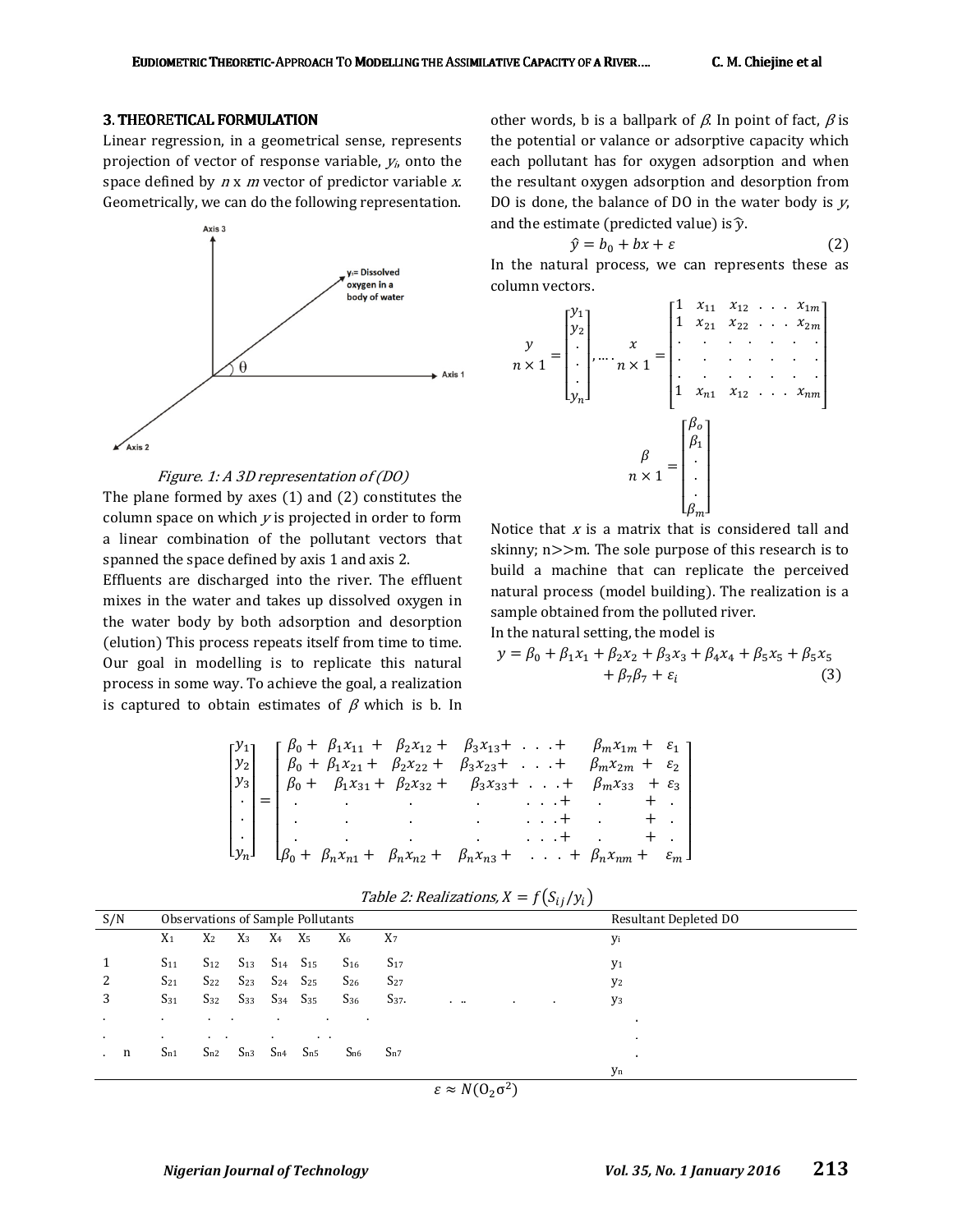This model is assumed, to a good extent, to mimic the natural process of oxygen diminution in the body of water as a result of adsorption and desorption of DO.

And with sample realizations we want to usually have

 $\boldsymbol{n}$  $\frac{n}{m}$  >100 and in any case where  $\frac{n}{m}$   $\leq$ 5, we are bothered that we do not have sufficient observations for estimating the number of parameters in  $\beta$ .

Thus the multiple linear regression equation, in short hand, compact or matrix form, is  $y = \frac{x}{nxm} \frac{\beta + \varepsilon_{nx1}}{mx1}$  And in expanded linear algebraic form we have :

$$
cov(\varepsilon_i, \varepsilon_j) = \sigma^2_{ij}\sigma; \sigma_{ij} = \begin{cases} 1, if \ i = j \\ 0, if \ i \neq j \end{cases}
$$

Recall that  $b \approx \beta$ , implying that b is a ballpark of  $\beta$ . Also  $\beta$  is taken as an estimate.

We shall estimate b using sample realization such that  $\hat{y} \approx y_i$ . Of course, the model fitting is seen from the point of view of ordinary least squares (OLS).

Let's choose a criterion, *Q*

$$
Q = \sum_{i=1}^{n} (y_i - \hat{y})^2
$$
 (4)

where *Q* is deemed to be the sum of squared deviations or error sum of squares. This quantity, *Q* , can be seen as a distance or length which reflects the degree or length of departure of estimate, $\hat{y}$ , from the original observation.



Figure 2: Projection of DO on Column Space by Projector Matrix,H.

$$
\hat{y} = b_0 + b_1 x_1 + \dots + b_m x_m + \varepsilon_i
$$
(5)  

$$
y - \hat{y} = U
$$
(6)

*U* needs to be small so that  $\hat{y}$  will be closest to  $y_i$  as possible.

Observe that  $\hat{y}$  is the projection of  $y_i$  on column vector space spanned by  $\{x_1x_2... , x_m\}$ 

We wish to estimate the values of  **that will minimize** the value of *U*

Where  $\sum U^2 = Q$ Hence,

$$
Q = \sum U^2 = \sum_{i=1}^{n} (y_i - \hat{y})^2
$$
 (7)

$$
= \sum_{i=1}^{n} (y_i - x b)^2
$$
 (8)

Note that equation (7) is in matrix form. Thus  $y = x$ **b** is a matrix difference. Consider:

$$
\sum \underbrace{(y-xb)}_{1 \times n} \underbrace{(y-xb)}_{1 \times n} = Q \tag{9}
$$

And by matrix operation, this is not conformable. Thus we can use the transpose of one of them to multiply the other since *Q* is a squared length of vector difference.

Hence we have,

$$
Q = \underbrace{(y - xb)^T}_{1 \times n} \underbrace{(y - xb)}_{1 \times n}
$$
 (10)

Equation (11) is now conformable  $(1 \times n) \times (n \times 1) =$  $1x1 = a$  number

In calculus, we know that by equating the differential coefficient to zero, we can obtain the value of b that minimizes *Q* . Thus we obtain the following sequence

$$
\frac{\partial Q}{\partial b_0}, \frac{\partial Q}{\partial b_1}, \frac{\partial Q}{\partial b_2}, \frac{\partial Q}{\partial b_3}, \dots, \frac{\partial Q}{\partial b_m}
$$

When each of these expressions are equated to zero, we can after some cumbersome work, obtain the needed values of b that minimize *Q* . To circumvent this imputed messy calculations, we can work backwards as follows;

Define the hat matrix H

$$
\hat{H} = X(X^{\mathrm{T}}X)^{-1}X^{\mathrm{T}}
$$
\n(11)

 $X<sub>T</sub>$  is the transpose of  $X$ ; it is the set of observations of pollutants represented as a vector matrix.

- Some properties of Ĥ:
- 1. The inverse  $(X<sup>T</sup>X)^{-1}$  exists; in other words, X has full rank
- 2.  $\hat{H}$  is idempotent; hence  $\hat{H} \hat{H} = H$
- 3. Diagonal element of  $H = h_{ii}$ ; it has i<sup>th</sup> leverage value.

Set  $y = \hat{H}y + (1-\hat{H})y$ 

We can now develop *Q* based on the following lemmas:

Lemma 1:  $\hat{H}^T = H$ Lemma 2:  $(xb)^T = b^T x^T$ 

Hence; we state as follows:

$$
Q = (y - xb)^{T}(y - xb)
$$
 (12)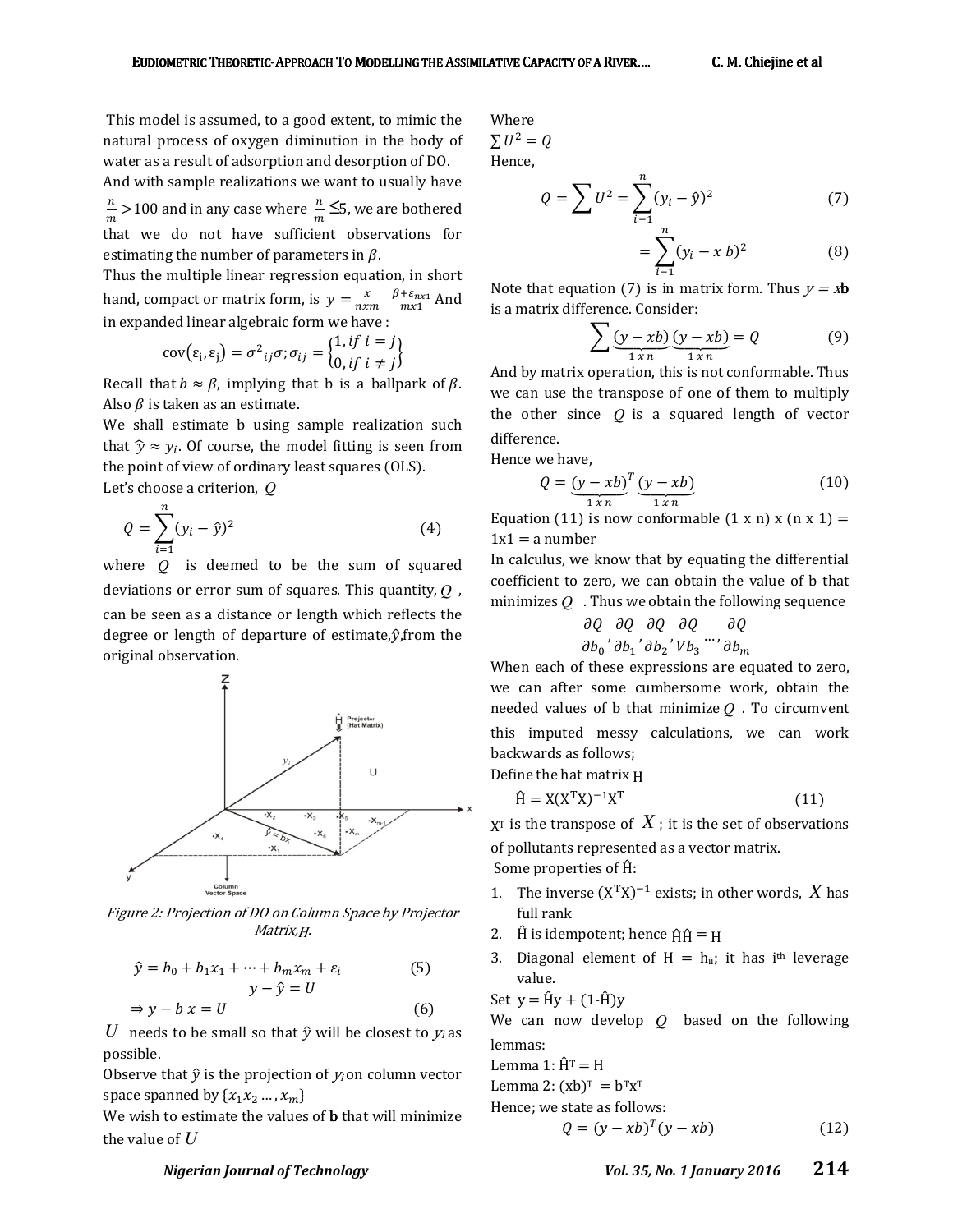$(16)$ 

$$
[(\hat{H}y + (1 - \hat{H})y] - xb]^T [(\hat{H}y + (1 - \hat{H})y] - xb] \n\Rightarrow Q = [(\hat{H}y - xb) + (1 - \hat{H})y]^T [(\hat{H}y - xb) \n+ (1 - \hat{H})y] \n\Rightarrow (\hat{H}y - xb)^T (\hat{H}y - xb) + (\hat{H}y - xb)^T (1 - \hat{H})y \n+ [(1 - \hat{H})y]^T [\hat{H}y - xb] \n+ [(1 - \hat{H})y]^T [(1 - \hat{H})y]
$$
\n(13)

Notice that the second and third summands vanish as a result of the following manipulation/substitution

$$
\hat{H} - X(X^T X)^{-1} X^T X
$$
  
(1 -  $\hat{H}$ )X = X -  $\hat{H}$ X = X - X(X^T X)^{-1} X^T X  
= X - X (X^T X)^{-1} (X^T X) = X - X = 0 (14)

Hence we have

$$
Q = (\hat{H}y - xb)^{T} (\hat{H}y - xb) + [(1 - \hat{H})y]^{T} [(1 - \hat{H})y]
$$
 (15)

If *Q* should be minimized with respect to b, it should be achieved through the first summand (first term of equation 15)

 $b = (X^T X)^{-1} X$ 

It is noticed that if we set

Then,

$$
(Hy - xb)^{T} (Hy - xb)
$$
  
= 
$$
[Hy - X(X^{T}X)^{-1}X^{T}y][Hy - X(X^{T}X)^{-1}X^{T}y]
$$
  
= 
$$
[X(X^{T}X)^{-1}X^{T}y - X(X^{T}X)^{-1}X^{T}y][X(X^{T}X)^{-1}X^{T}y - X(X^{T}X)^{-1}X^{T}y]
$$
 (17)

Hence  $b = (X^T X)^{-1} X^T y$  is the least squared estimate of  $\beta$ . one cannot agree more that this result is most significant in the sense that it is a direct computation of regression parameters,  $\beta$ , using the format of matrix of realizations  $x = f(S_{ii}|y_i)$  depicted in Table 2. It is easily computed with MATLAB software.

#### 3.1 Interpretation of the Model Estimation

 $\beta$  is the estimation of the rate, potential or valence with which the pollutants adsorb oxygen from the body of water. This rate has been estimated from the sample realization to be *b* .With this estimate of model parameters we can predict the level of dissolved oxygen as

$$
\hat{y} = b_0 + b_1 x_1 + b_2 x_2 + \dots + b_n x_n + \varepsilon_i \tag{18}
$$

Finally, *y* is the set of observations of the balance of dissolved oxygen level remaining after some quantities had been adsorbed and desorbed by pollutants.

At this juncture, we note that  $b \beta$  are mere point estimates of parameters. We need to use

bootstrapping methodology to estimate the confidence interval, the purpose of which is needful for model tricking and adjustments in order to optimize *y*,the prediction of dissolved oxygen, DO.

### **4. RESULTS AND DISCUSSION**

The results of the study are presented in the following order:

(i) Regression Analysis

(ii) Bootstrapping

(iii)Sensitivity Analysis

(iv)Check for model Adequacy

We take them seriatim

#### 4.1 Regression Analysis 4.1 Regression Analysis

In line with theory of multiple linear regression (MLR) using hat matrix,H, as matrix projector which elucidated the ordinary least squares (OLS) methodology applied, the regression parameters were computed using both manual and MATLAB software application. The results obtained with MATLAB are as as shown in Table 3.

The two results are essentially the same mutatis mutandis, the respective differences being attributed to rounding off errors. Thus confirming that the theory straddling the two approaches are in concordance. Further, conflating both sets of results, it is evident that the manually computed results support the results obtained through MATLAB, confirming the authenticity of the values of the regression parameters. Again, each of these parameters represents the rate at which each variable increases with unit change in its value. The  $\beta_0$  in particular represents an autonomous value that may or may not have direct practical meaning depending on the situation under consideration. It is a value that provides necessary adjustments to the value of DO and that is why it has been referred to as an autonomous value. It could be seen also as a boundary condition.

#### 4.2 Bootstrapping 4.2 Bootstrapping

Further, we reiterate that the results of the regression parameters are mere point estimates. Thus, we need interval estimates of these parameters. Statistically, this appears difficult because we need a special methodology for generating the means and standard deviations in order to obtain the required confidence interval. In consequence, we had a recourse to the bootstrapping methodology developed by [20]. This method had also been applied in [10] in a study to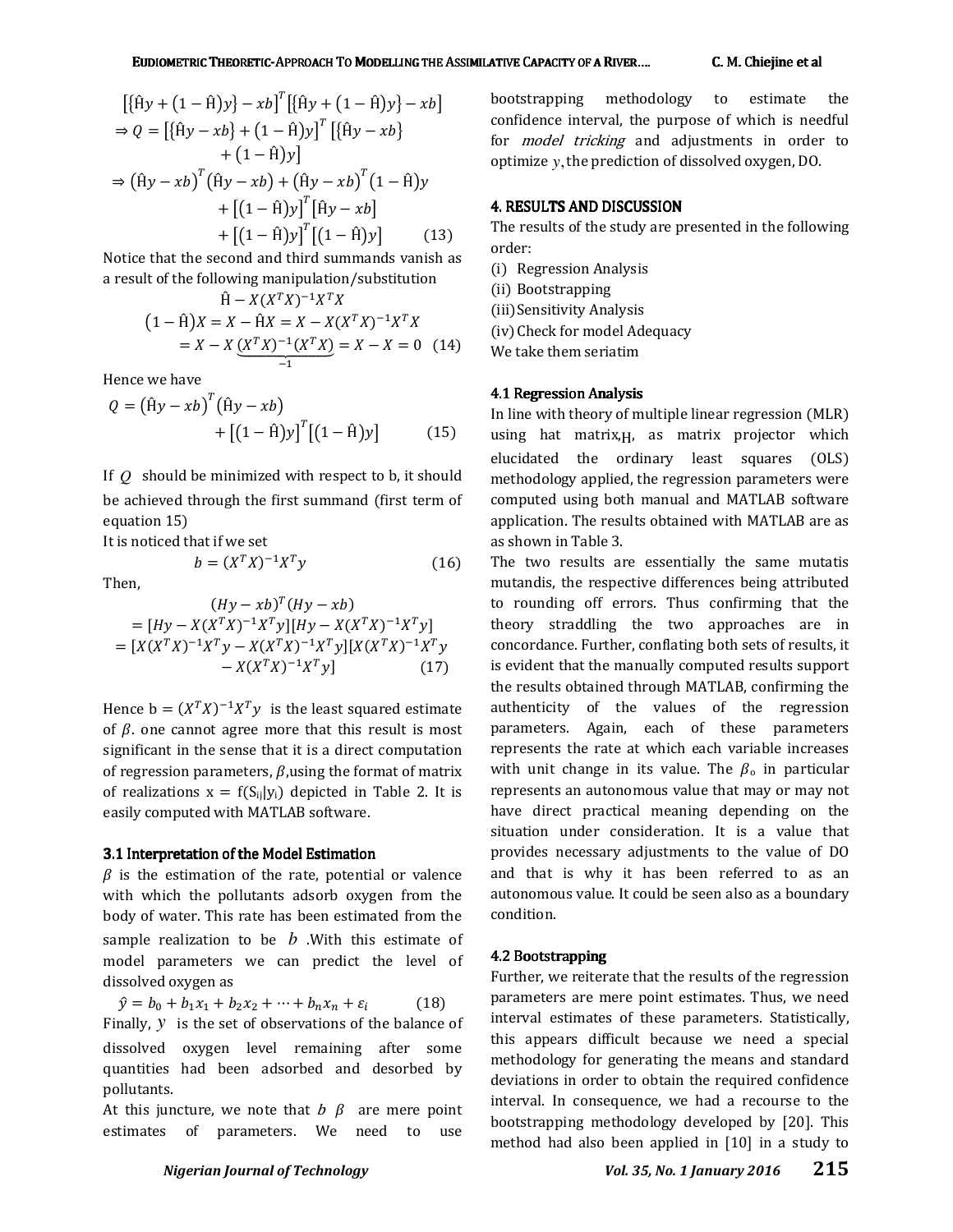analyze the 'Sobol' sensitivity of a complex environmental model. In this study, however, the sensitivity indices were used to rank the contribution and influence of each pollutant to the overall degradation of the water body. Never the less, this application corroborates the approach adopted by the current study. The results of bootsrapping are shown in Figure 4.

| $\beta_0$                                                               |            | $\beta_1$  | $\beta_2$               | $\beta_3$  | $\beta$ 4  | $\beta$ 5  | $\beta$ 6  | $\beta$ 7  |  |  |  |  |
|-------------------------------------------------------------------------|------------|------------|-------------------------|------------|------------|------------|------------|------------|--|--|--|--|
| $-279.537$                                                              |            | 80.2411    | $-131.07$               | 4.0714     | 3.7552     | 27.0139    | $-3.1380$  | $-1.3322$  |  |  |  |  |
| Table 3: Depiction of Confidence Limits across Some Significance Levels |            |            |                         |            |            |            |            |            |  |  |  |  |
| <b>UCL</b>                                                              |            | 193.6897   | 193.0304                | 192.3905   | 191.8902   | 195.5626   | 184.3446   | 192.967    |  |  |  |  |
| 90%                                                                     | LCL        |            | $-177.391$<br>$-178.05$ | $-178.69$  | $-179.19$  | $-175.518$ | $-186.736$ | $-178.113$ |  |  |  |  |
| PNT. EST.                                                               |            | 8.149565   | 7.490211                | 6.850315   | 6.350073   | 10.02246   | $-1.19555$ | 7.426784   |  |  |  |  |
|                                                                         |            |            |                         |            |            |            |            |            |  |  |  |  |
|                                                                         | <b>UCL</b> | 229,2187   | 228.5594                | 227.9195   | 227.4192   | 231.0916   | 219.8736   | 228.4959   |  |  |  |  |
| 95%                                                                     | LCL        | $-213.579$ | $-213.579$              | $-214.219$ | $-214.719$ | $-211.047$ | $-222.265$ | $-213.642$ |  |  |  |  |
|                                                                         | PNT. EST   | 8.149565   | 7.490211                | 6.850315   | 6.850315   | 10.02246   | $-1.19555$ | 7.426784   |  |  |  |  |
|                                                                         |            |            |                         |            |            |            |            |            |  |  |  |  |
|                                                                         | <b>UCL</b> | 299.1487   | 298.4894                | 297.8495   | 297.3493   | 301.0216   | 289.8036   | 298.426    |  |  |  |  |
| 99%                                                                     | LCL        | $-282.85$  | $-283.509$              | $-284.149$ | -284.649   | $-280.977$ | $-292.195$ | $-283.572$ |  |  |  |  |
|                                                                         |            |            |                         |            |            |            |            |            |  |  |  |  |

Table 3: MATLAB computed results of Regression analysis

Gloss:UCL: Upper Control Limit, LCL: Lower Control Limit, PNT. EST.: Point Estimate

PNT. EST. 8.149565 7.490211 6.850315 6.350073 10.02246 -1.19555 7.426784

The results of the scree plots are as follows:

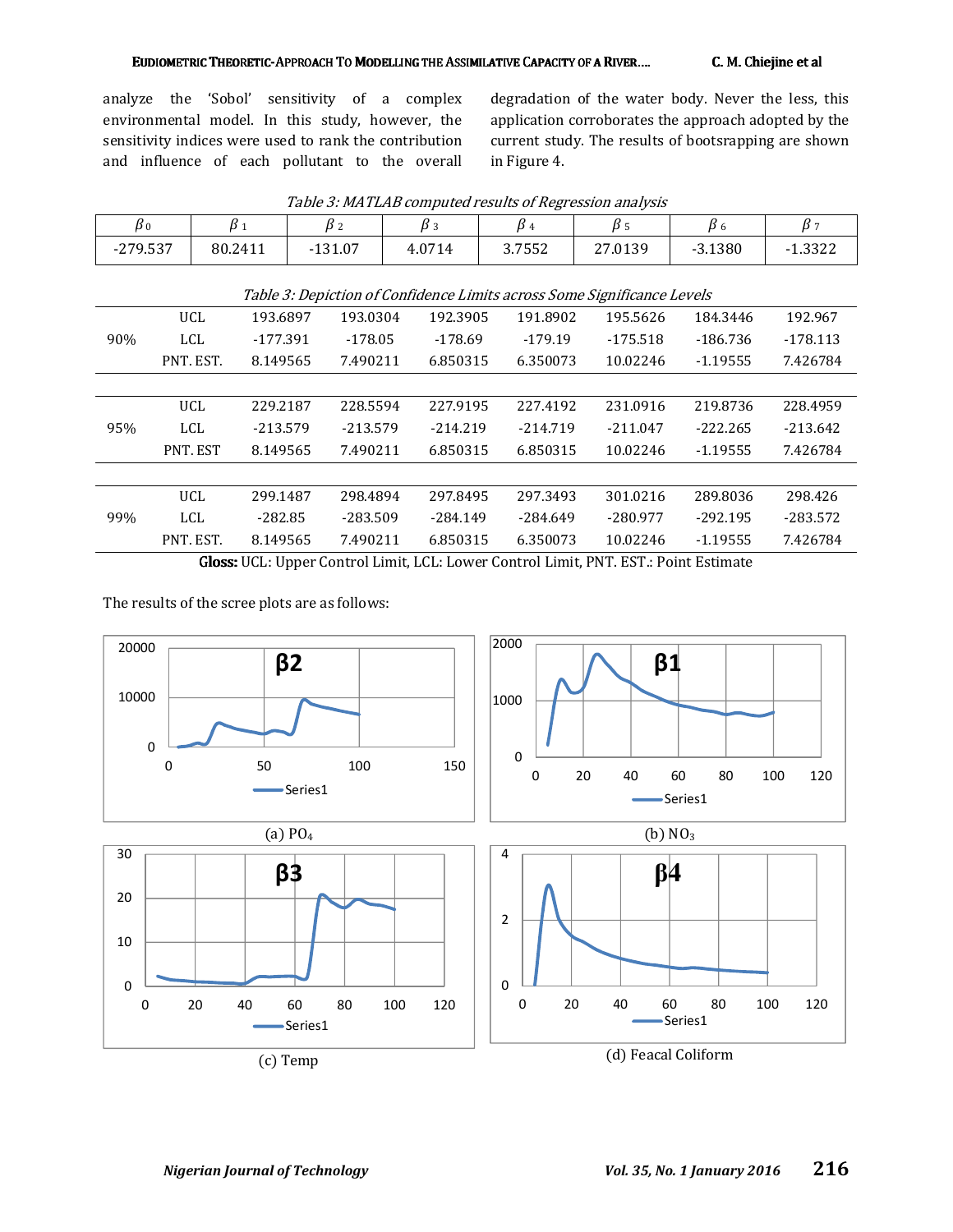

The behaviours of  $\beta_1, \beta_4$  and  $\beta_7$  show that their associated variables (PO4, Feacal Coliform and COD) are of stable characteristics and therefore, do not cause wild fluctuations in the depletion of DO.

 However, we need to watch out for pollutants with the sensitivity indices  $β_2$ ,  $β_3$ ,  $β_5$  and  $β_6$  (i.e. NO<sub>3</sub>, Temperature, pH and BOD in that sequence). Their values fluctuate significantly and could cause instability in the value of dissolved oxygen, DO. They engender wild fluctuations which lead to high variability in the value of DO and hence they are very sensitive parameters. These parameters account for very severe variations in the value of DO. In other words, they can be said to have higher propensity to adsorb the DO from the body of water by virtue of their erratic characteristics as evidenced in figures 3 (b,c,e and f).  $\beta_0$  is an autonomous parameter that depends on the boundary condition of pollutant loading. It may or may not have practical interpretations.

#### 4.3 The Confidence Intervals for Sensitivity Analysis

By substituting at once, the values of the upper control limit (UCL) and the lower control limit (LCL) of the sensitivity indices,  $\beta_{j}$ , each set at a time, into the regression model, the extreme values of DO can be obtained and these extreme values define the limit beyond which the DO cannot exceed. Thus, when the DO values obtained with point estimate (PNT. EST.), which is as an average value, we will then claim that such average values will not fluctuate beyond the

extreme values determined by the UCL and LCL. This is the real essence of the sensitivity analysis because it answers the "what if" question.

The foregoing confidence limits appear to be the pith of the results in the sense that they serve as a tool for model tricking in order to obtain the pattern of fluctuation of the values of DO given the fact that each of the parameters have a range of values within which they fluctuate. Thus by the method of model tricking, it will be possible to eyeball the manner or pattern in which DO deficiency happens as effluents are ejected into the river. This process of model tricking is indeed an optimization technique that provides a means for sensitivity analysis. Thus as the values of the regression parameters fluctuate, so do the value of DO varies to affect the assimilative capacity of the river. (iv) Check for Model Adequacy

The computed result of the multivariate coefficient of determination,  $R^2$ , show that the value is 0.71 (71%) indicating that a good fit was achieved by the regression model developed.

#### 5. CONCLUSION

This study has ably demonstrated a combined use of multivariate linear regression modelling and bootstrapping as an effective statistical analytics for conducting sensitivity analysis in order to evaluate the robustness of assimilative capacity modelling in a body of water. The philosophy behind sensitivity analysis is a close examination of what amount of changes in the critical values of regression parameters